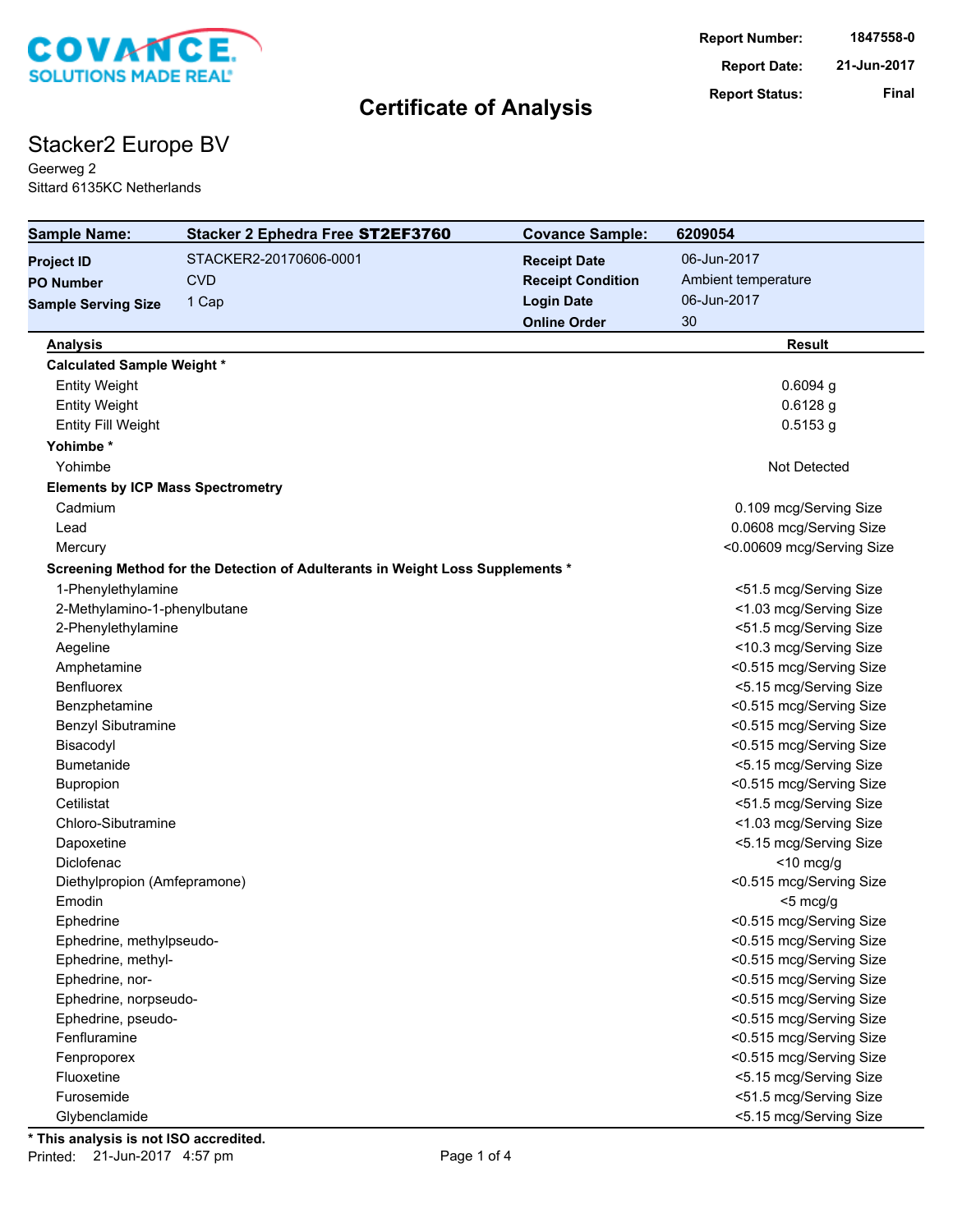

# Stacker2 Europe BV

Geerweg 2 Sittard 6135KC Netherlands

| <b>Sample Name:</b>            | <b>Stacker 2 Ephedra Free</b>                                                  | <b>Covance Sample:</b>   | 6209054                  |
|--------------------------------|--------------------------------------------------------------------------------|--------------------------|--------------------------|
| <b>Project ID</b>              | STACKER2-20170606-0001                                                         | <b>Receipt Date</b>      | 06-Jun-2017              |
| <b>PO Number</b>               | <b>CVD</b>                                                                     | <b>Receipt Condition</b> | Ambient temperature      |
| <b>Sample Serving Size</b>     | 1 Cap                                                                          | <b>Login Date</b>        | 06-Jun-2017              |
|                                |                                                                                | <b>Online Order</b>      | 30                       |
| <b>Analysis</b>                |                                                                                |                          | <b>Result</b>            |
|                                | Screening Method for the Detection of Adulterants in Weight Loss Supplements * |                          |                          |
| Homosibutramine                |                                                                                |                          | <1.03 mcg/Serving Size   |
| Hordenine                      |                                                                                |                          | <2.58 mcg/Serving Size   |
| Lorcaserin                     |                                                                                |                          | <5.15 mcg/Serving Size   |
| Metformin                      |                                                                                |                          | <5.15 mcg/Serving Size   |
| Methylphenethylamine, beta     |                                                                                |                          | <0.515 mcg/Serving Size  |
| N,N-Dimethylphenylethylamine   |                                                                                |                          | <0.515 mcg/Serving Size  |
| N-Desmethyl sertraline         |                                                                                |                          | <5.15 mcg/Serving Size   |
| N-Desmethyl sibutramine        |                                                                                |                          | <0.515 mcg/Serving Size  |
| N-Didesmethyl sibutramine      |                                                                                |                          | <1.03 mcg/Serving Size   |
| N, alpha-Diethylphenethylamine |                                                                                |                          | <0.515 mcg/Serving Size  |
|                                | N-Formyl N,N-Didesmethyl Sibutramine                                           |                          | <1.03 mcg/Serving Size   |
| NIDA-41020                     |                                                                                |                          | <1.03 mcg/Serving Size   |
| N-Methyltryptamine             |                                                                                |                          | <1.03 mcg/Serving Size   |
| N-Methyltyramine               |                                                                                |                          | <0.515 mcg/Serving Size  |
| Octopamine                     |                                                                                |                          | <515 mcg/Serving Size    |
| Orlistat                       |                                                                                |                          | <5.15 mcg/Serving Size   |
| Paroxetine                     |                                                                                |                          | <1.03 mcg/Serving Size   |
| Phendimetrazine                |                                                                                |                          | <0.515 mcg/Serving Size  |
| Phenolphthalein                |                                                                                |                          | <5.15 mcg/Serving Size   |
| Phentermine                    |                                                                                |                          | <1.03 mcg/Serving Size   |
| Phenytoin                      |                                                                                |                          | <51.5 mcg/Serving Size   |
| Picamilon                      |                                                                                |                          | <5.15 mcg/Serving Size   |
| Propranolol                    |                                                                                |                          | <2.58 mcg/Serving Size   |
| Rimonabant                     |                                                                                |                          | <1.03 mcg/Serving Size   |
| Sertraline                     |                                                                                |                          | <0.515 mcg/Serving Size  |
| Sibutramine                    |                                                                                |                          | <0.515 mcg/Serving Size  |
| Synephrine                     |                                                                                |                          | <5.15 mcg/Serving Size   |
| Theobromine                    |                                                                                |                          | 742 mcg/Serving Size     |
| Theophylline                   |                                                                                |                          | 94.1 mcg/Serving Size    |
| Topiramate                     |                                                                                |                          | <10.3 mcg/Serving Size   |
| Tyramine                       |                                                                                |                          | 19.5 mcg/Serving Size    |
|                                | Polycyclic Aromatic Hydrocarbons-Low Level *                                   |                          |                          |
| Benz(a)anthracene              |                                                                                |                          | 0.00927 mcg/Serving Size |
| Benzo(a)pyrene                 |                                                                                |                          | 0.00505 mcg/Serving Size |
| Benzo(b)fluoranthene           |                                                                                |                          | 0.00436 mcg/Serving Size |
| Benzo(g,h,i)perylene           |                                                                                |                          | 0.00383 mcg/Serving Size |
| Benzo(k)fluoranthene           |                                                                                |                          | 0.00603 mcg/Serving Size |
| Chrysene                       |                                                                                |                          | >0.0103 mcg/Serving Size |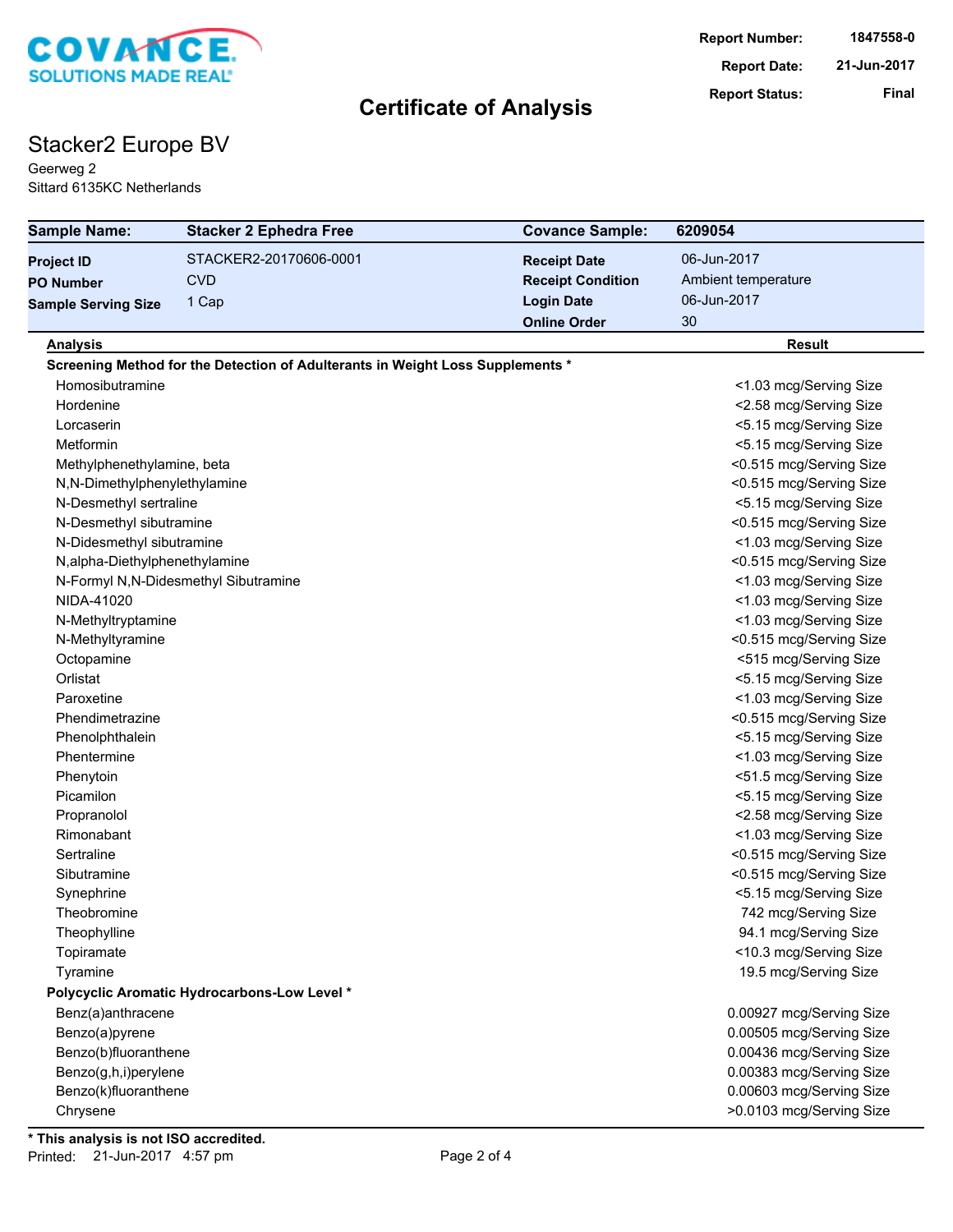

# Stacker2 Europe BV

Geerweg 2 Sittard 6135KC Netherlands

| <b>Sample Name:</b>                                                                          | <b>Stacker 2 Ephedra Free</b>                                                                                                                                                                                                                                                                                                                                     | <b>Covance Sample:</b>                          | 6209054                                  |
|----------------------------------------------------------------------------------------------|-------------------------------------------------------------------------------------------------------------------------------------------------------------------------------------------------------------------------------------------------------------------------------------------------------------------------------------------------------------------|-------------------------------------------------|------------------------------------------|
| <b>Project ID</b>                                                                            | STACKER2-20170606-0001<br><b>CVD</b>                                                                                                                                                                                                                                                                                                                              | <b>Receipt Date</b><br><b>Receipt Condition</b> | 06-Jun-2017<br>Ambient temperature       |
| <b>PO Number</b><br><b>Sample Serving Size</b>                                               | 1 Cap                                                                                                                                                                                                                                                                                                                                                             | <b>Login Date</b>                               | 06-Jun-2017                              |
|                                                                                              |                                                                                                                                                                                                                                                                                                                                                                   | <b>Online Order</b>                             | 30                                       |
| <b>Analysis</b>                                                                              |                                                                                                                                                                                                                                                                                                                                                                   |                                                 | <b>Result</b>                            |
|                                                                                              | Polycyclic Aromatic Hydrocarbons-Low Level *                                                                                                                                                                                                                                                                                                                      |                                                 |                                          |
| Dibenz(a,h)anthracene                                                                        |                                                                                                                                                                                                                                                                                                                                                                   |                                                 | 0.000791 mcg/Serving Size                |
| Indeno(1,2,3-c,d)pyrene                                                                      |                                                                                                                                                                                                                                                                                                                                                                   |                                                 | 0.00341 mcg/Serving Size                 |
| Pyrene                                                                                       |                                                                                                                                                                                                                                                                                                                                                                   |                                                 | >0.0103 mcg/Serving Size                 |
| <b>Method References</b>                                                                     |                                                                                                                                                                                                                                                                                                                                                                   |                                                 | <b>Testing Location</b>                  |
| <b>Calculated Sample Weight (PREP)</b>                                                       |                                                                                                                                                                                                                                                                                                                                                                   |                                                 | <b>Covance Laboratories - Madison</b>    |
| <b>Calculated Sample Weight (PREP_HAR)</b>                                                   |                                                                                                                                                                                                                                                                                                                                                                   |                                                 | <b>Covance Laboratories - Harrogate</b>  |
| Elements by ICP Mass Spectrometry (ICP_MS_S)                                                 |                                                                                                                                                                                                                                                                                                                                                                   |                                                 | <b>Covance Laboratories - Harrogate</b>  |
|                                                                                              | Official Methods of Analysis, Method 2011.19 and 993.14, AOAC INTERNATIONAL, (Modified).                                                                                                                                                                                                                                                                          |                                                 |                                          |
| Polycyclic Aromatic Hydrocarbons-Low Level (LLPAH_S)                                         |                                                                                                                                                                                                                                                                                                                                                                   |                                                 | <b>Covance Laboratories - Madison</b>    |
| Covance Inc. developed method                                                                |                                                                                                                                                                                                                                                                                                                                                                   |                                                 |                                          |
| Screening Method for the Detection of Adulterants in Weight Loss Supplements<br>(ADULTER1_S) |                                                                                                                                                                                                                                                                                                                                                                   |                                                 | <b>Covance Laboratories - Madison</b>    |
| 6767-6790 (2014).                                                                            | Lukas Vaclavik, Alexander J. Krynitsky, Jeanne I. Rader, "Mass spectrometric analysis of pharmaceutical adulterants in<br>products labeled as botanical dietary supplements or herbal remedies: a review.," Analytical and Bioanalytical Chemistry, 27:                                                                                                           |                                                 |                                          |
|                                                                                              | B.J. Venhuisa, M.E. Zwaagstrab, P.H.J. Keizersa, D. de Kaste, "Dose-to-dose variations with single packages of counterfeit<br>medicines and adulterated dietary supplements as a potential source of false negatives and inaccurate health risk<br>assessments," Journal of Pharmaceutical and Biomedical Analysis, 89:158-165 (2014).                            |                                                 |                                          |
|                                                                                              | Daniel J. Mansa, Ashley C. Gucinskia, Jamie D. Dunna, Connie M. Gryniewicz-Ruzickaa,Laura C. Mecker-Poguea, Jeff L.-F.<br>Kaob, Xia Geb, "Rapid screening and structural elucidation of a novel sibutramine analogue in a weight loss supplement: 11-<br>Desisobutyl-11-benzylsibutramine," Journal of Pharmaceutical and Biomedical Analysis, 83:122-128 (2013). |                                                 |                                          |
|                                                                                              | Maciej J. Bogusz, Huda Hassan, Eid Al-Enazi, Zuhour Ibrahim, Mohammed Al-Tufail, "Application of LC-ESI-MS-MS for<br>detection of synthetic adulterants in herbal remedies," Journal of Pharmaceutical and Biomedical Analysis, 41: 554-564 (2006).                                                                                                               |                                                 |                                          |
| Yohimbe (YOHIMBE_S)                                                                          |                                                                                                                                                                                                                                                                                                                                                                   |                                                 | Analytical laboratories in Anaheim, Inc. |